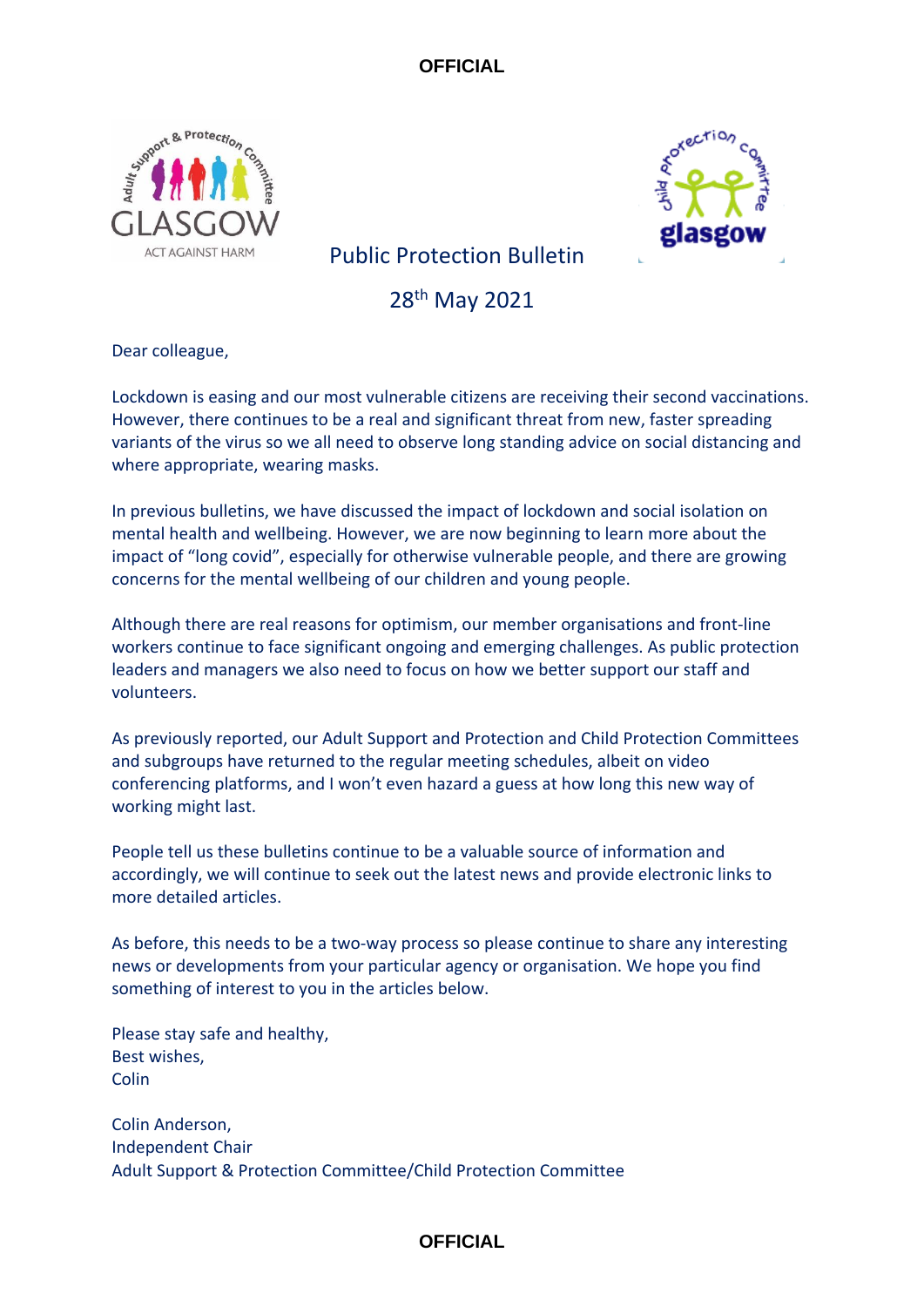# **COVID – 19**

### Education Research Team [Publish Glasgow Stories of Recovery Series](https://www.glasgow.gov.uk/index.aspx?articleid=25947)

The Education Services research team and Glasgow Psychological Services have started to produce a series of papers which look at aspects of education in Glasgow and consider the impact of the pandemic on the lives of staff, children and their families.

The first three have now been published and will help shape the department's response to recovery, resilience and reconnection as part of the route out of lockdown and to help learn lessons from the impact of the pandemic on schools, children and young people, families and stakeholders.

# [Social Work and Child Protection for a Post-Pandemic World: the Re-Making of Practice](https://www.tandfonline.com/doi/full/10.1080/02650533.2021.1922368)  [During COVID-19 and Its Renewal Beyond It](https://www.tandfonline.com/doi/full/10.1080/02650533.2021.1922368)

The Covid-19 pandemic presented social workers and managers in child protection with complex practical and moral dilemmas about how to respond to children and families while social distancing. This paper draws on our research into practice during the pandemic to show some of the ways social workers changed their practice and to provide theories and concepts that can help to account for how such change occurs.

### [Trying to Connect](https://www.mind.org.uk/media/7592/mind-20582-trying-to-connect-report-low-res.pdf)

The coronavirus pandemic has had a major impact on our mental health. It has also seen the NHS have to dramatically change how it delivers services. For many, mental health services providing help and support by phone or online has been a lifeline. But for many, the experience has been much more complicated. This report by Mind, based on a survey of almost 2000 people, looks at people's experiences of accessing mental health treatment remotely via phone or online during the pandemic.

# **Children, Young People & Education**

### [Children's Neighbourhoods Scotland Annual Report 2020](https://childrensneighbourhoods.scot/wp-content/uploads/2021/05/CNS-Annual-Report-20-21-final.pdf)-21

CNS takes a place-based approach to improving outcomes for children, young people and their communities. They are delighted to share their second annual report, which provides an update and overview of the programme, and a forward look to their next steps.

### [Child Mortality and Social Deprivation](https://www.ncmd.info/2021/05/13/dep-report-2021/)

This report, which is based on data for children who died between April 2019 and March 2020 in England, finds a clear association between the risk of child death and the level of deprivation (for all categories of death except cancer). More specifically, Child Mortality and Social Deprivation states that over a fifth of all child deaths might be avoided if children living in the most deprived areas had the same mortality risk as those living in the least deprived – which translates to over 700 fewer children dying per year in England.

### [Child poverty in your area 2014/15](https://www.endchildpoverty.org.uk/local-child-poverty-data-2014-15-2019-20/) – 2019/20

Child poverty has risen in every Scottish local authority since 2015, according to new research published by the End Child Poverty coalition. The new data shows the scale of the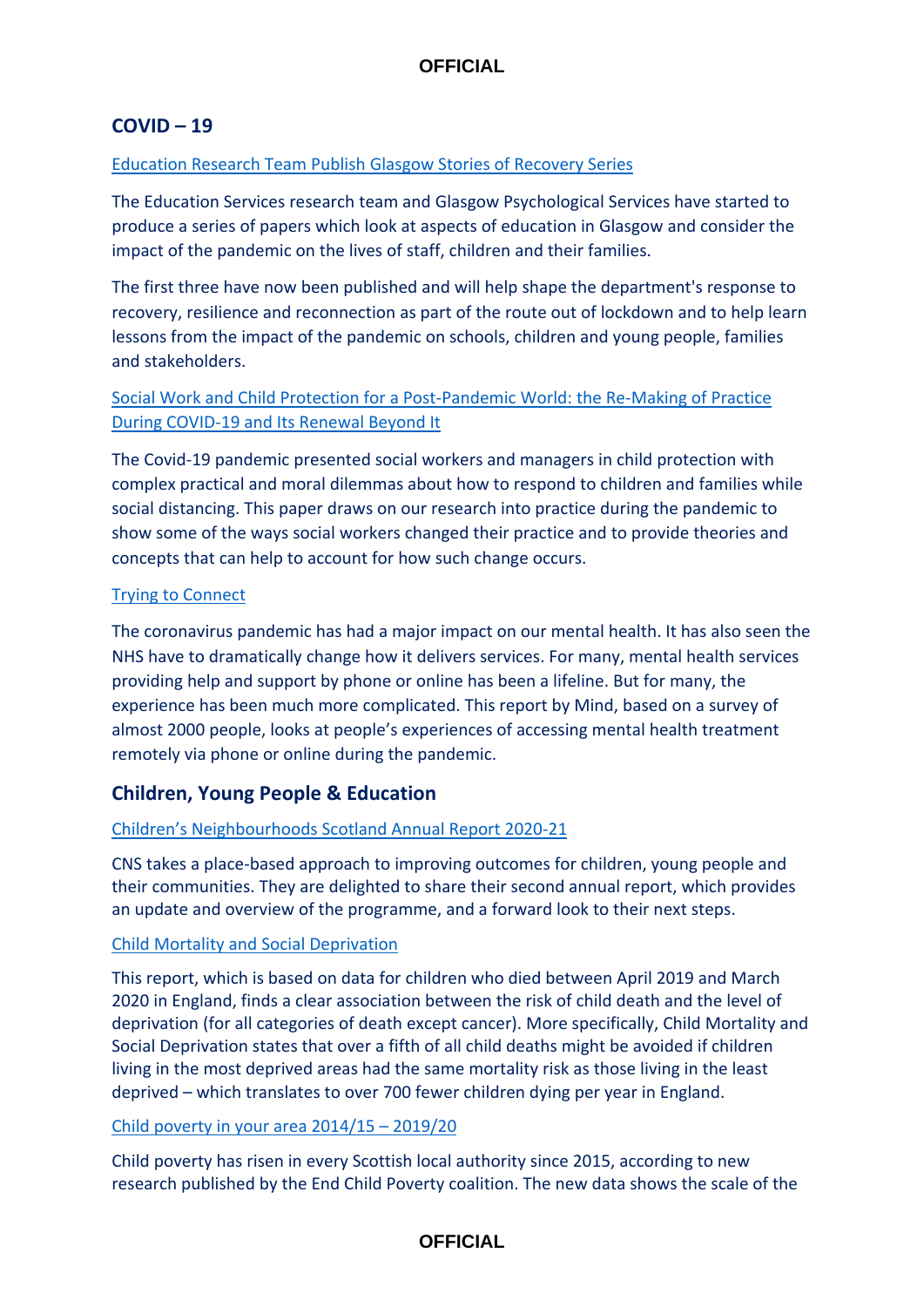challenge faced by UK, Scottish and local government if commitments to end child poverty in Scotland are to be met.

The research by Loughborough University, on behalf of the End Child Poverty coalition, shows that, even before the pandemic, levels of child poverty in Scotland ranged from nearly one in six children in the Shetland Islands and East Renfrewshire to nearly one in three in Glasgow - once housing costs are taken into account. Across the UK the North East of England has seen the most dramatic rise in child poverty in the past five years with child poverty rising by over a third - from 26% of all children to 37% - over five years.

### That's Not Ok – [Resource Launched](https://young.scot/campaigns/national/thatsnotok)

The online resource for young people on consent, healthy relationships and the different forms of gender based violence has been formally launched. The resource contains consistent messaging in line with the [https://rshp.scot](https://rshp.scot/) resource for teachers and the [Healthy Relationships and Consent: Key Messages](https://www.gov.scot/publications/key-messages-young-people-healthy-relationships-consent-resource-professionals-working-young-people/#:~:text=The%20messages%20set%20out%20that,%2C%20positive%2C%20healthy%20and%20enjoyable.&text=For%20others%2C%20the%20information%20will,%2Dconsensual%2C%20abusive%20or%20unhealthy.) for all professionals working with young people between ages 11-18.

#### [Testing Change Ideas to Improve Permanence Timescales for Looked After Children](https://www.celcis.org/knowledge-bank/search-bank/testing-change-ideas-improve-permanence-timescales-looked-after-children-experiences-two-week-planning-meeting/)

Qualitative research undertaken in a Scottish local authority involved in the Permanence and Care Excellence programme, which aimed to apply a Quality Improvement framework to their processes and practices in order to reduce timescales in providing a recommendation on where looked after children should live permanently.

#### [Each and Every Child](https://eachandeverychild.co.uk/the-toolkit/)

Each and Every Child is a new initiative to change hearts and minds on care experience in Scotland. They aim to create a fresh, inspiring narrative to shift public attitudes and improve life chances of children, young people and their families. They provide an easily accessible toolkit, as well as tips and advice, on how to put the findings of the research carried out Frameworks Institute UK into action.

### [Do you know a young person aged 12-26 who has bee](https://www.celcis.org/news/news-pages/voice-and-inclusion-project?utm_medium=email&utm_campaign=Voice%20and%20Inclusion%20Project%20VIP%20-%20for%20young%20people%20with%20experience%20of%20the%20hearings%20system&utm_content=Voice%20and%20Inclusion%20Project%20VIP%20-%20for%20young%20people%20with%20experience%20of%20the%20hearings%20system+CID_019976408ed7647e19ebcecdc200b51c&utm_source=Email%20marketing%20software&utm_term=Find%20out%20more)n to a children's hearing?

There are many challenges for children and young people when taking part in a children's hearing, and sometimes things could be better. The Voice and Inclusion Project (VIP) is for children and young people with care experience to come together to work with CELCIS, the Centre for Excellence for Children's Care and Protection - so that they can help to find and create ways to improve their experiences when they take part in a hearing.

### [Scotland's inspiring success story with at](https://www.spectator.co.uk/article/scotland-s-inspiring-success-story-with-at-risk-children)-risk children

The Spectator has published an opinion piece by Cristina Odone, head of the family policy unit at the Centre for Social Justice (CSJ), who reflects on what she considers to be Scotland's 'emotionally intelligent' approach to reducing the number of children being taken into care by embedding a trauma aware approach and the Adverse Childhood Experiences (ACEs) model into the education, health, justice and social work sectors – the CSJ recently published a new report on Safely Reducing the Number of Children Going into Care.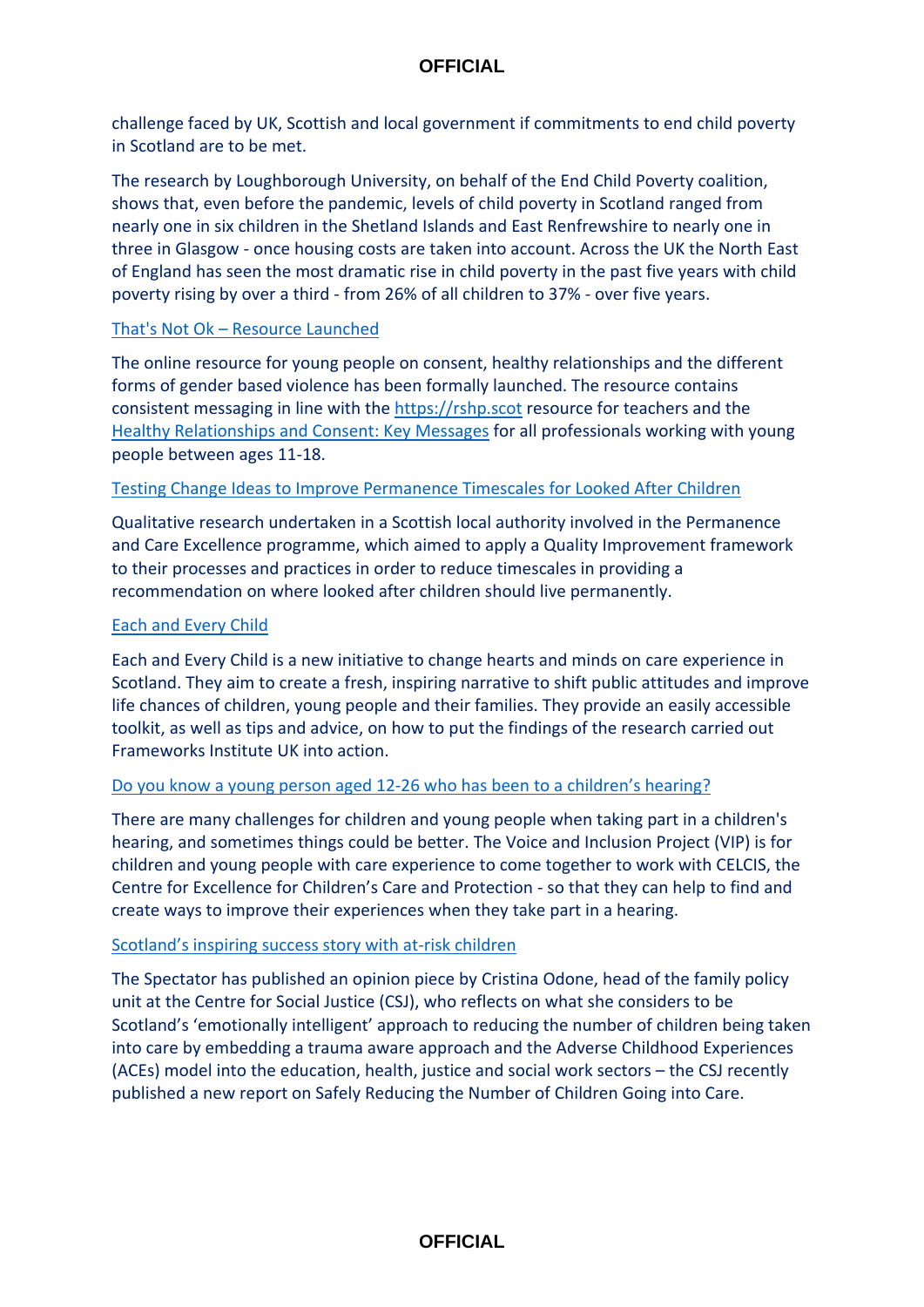## [Child protection investigations rose by a third across Scotland, data reveals](https://theferret.scot/child-protection-investigations-rose-by-third/)

Investigative journalism co-operative The Ferret has published a feature on the reported sharp increase in child protection investigations across Scotland over the past two years without a corresponding increase in the number of children placed on the child protection register, raising concerns that this could suggest some of the investigations were conducted without due cause.

### Child sexual abuse – [experiences shared](https://www.truthproject.org.uk/experiences-shared)

The Independent Inquiry into Child Sexual Abuse in England, in partnership with the Truth Project, has shared experiences of victims and survivors of child sexual abuse. The experiences, which will be used to inform the inquiry's final report, includes accounts of: barriers to speaking out about abuse; lifelong effects of the abuse; authority figures turning a blind eye; and being ignored, threatened and encouraged to stay silent.

### [Secure Children's Homes: Placing Welfare and Justice Children Together](https://www.gov.uk/government/publications/placing-children-for-welfare-and-justice-reasons-together-in-secure-childrens-homes)

A research report which considers whether the practice of placing children together in secure children's homes for justice and welfare reasons increases the risk of child sexual abuse.

# **Poverty & Inequality**

### [Public Health Scotland Health Inequalities Learning Hub launched](https://learning.publichealthscotland.scot/course/view.php?id=580&utm_medium=email&utm_source=govdelivery)

The Hub is a free, flexible resource for anyone that would like to increase their knowledge of health inequalities in Scotland.

## [State of Hunger](https://www.trusselltrust.org/state-of-hunger/)

The Trussell Trust have published their latest report, revealing the extreme poverty faced by people at food banks going into the pandemic, with just £248 a month on average to survive on after housing costs. That money needs to cover energy and water costs, council tax, food, and other essentials. This new report is part of State of Hunger, the largest ever study into hunger and food bank use in the UK. It was carried out by researchers at Heriot-Watt University.

## **Mental Health**

## [Glasgow Hosts Preventing Suicide Contagion Virtual Event](https://glasgowcity.hscp.scot/news/glasgow-hosts-preventing-suicide-contagion-virtual-event)

Since the beginning of the pandemic, mental health has been a key area of focus for our HSCP and partners. Suicide prevention efforts and training have been crucial to raising awareness and prevent suicides in the city. In 2019 alone, 833 suicides were registered in Scotland (620 males and 213 females) compared to 784 (581 males and 203 females) in 2018. Suicide contagion is the phenomena whereby exposure to one suicide, or to suicide behaviours, can cause the rate of suicidal thoughts and behaviours to escalate.

Partners have now come together on 28/04/21 to bring issues to light about suicide contagion, and how to safely communicate on the sensitive topic of suicide.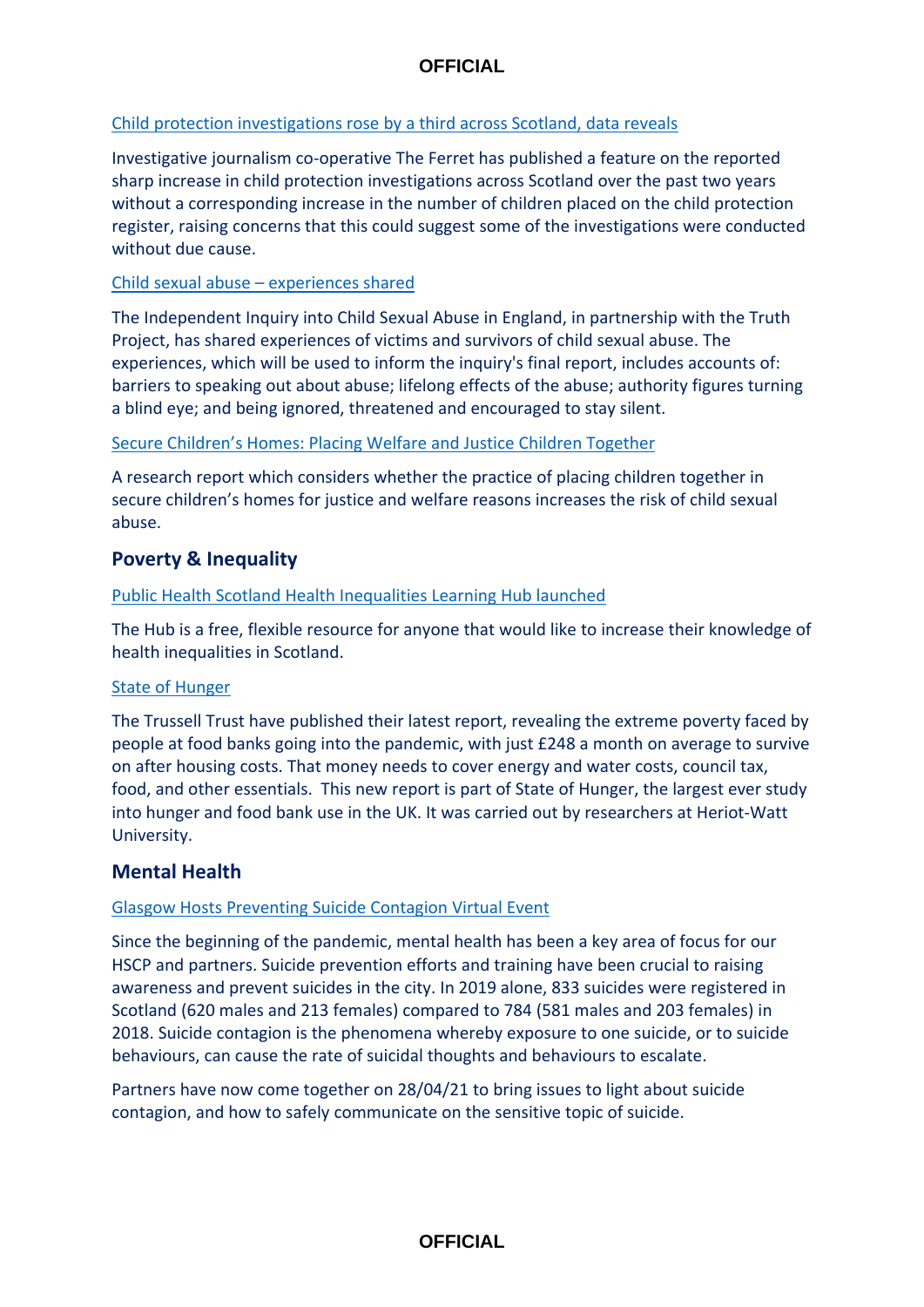## [Are we facing a mental health pandemic?](https://blog.ons.gov.uk/2021/05/05/are-we-facing-a-mental-health-pandemic/)

Over the past year, much has been written on the impacts of the COVID-19 pandemic on the mental health of children and adults. The Office for National Statistics (ONS) has been working to monitor the effect of the last year's events on people's personal well-being and mental health. Depression is something that affects lots of adults in Great Britain, with ONS data finding an estimated one in five adults saying they experienced some form of depression during the coronavirus pandemic. This is concerning as this rate has doubled since the pre-pandemic rates. Just as worryingly, due to restrictions and changes in health service use, people are not necessarily seeking medical help. Interestingly, cases of adult depression is making up a larger percentage of overall diagnoses by GPs than pre-pandemic.

## [Is it normal to be depressed in old age? Needs assessors' conceptions of older people's](https://onlinelibrary.wiley.com/doi/10.1111/hsc.13390)  [mental illness](https://onlinelibrary.wiley.com/doi/10.1111/hsc.13390)

The article contributes to the research on older people's mental illness through its focus on how needs assessors conceive mental illness amongst older people and their strategies for dealing with mental illness within existing organisational frameworks. The contribution is based on an empirical study of the needs assessment in eldercare in Sweden. The article aims to explore needs assessors' conceptions of mental illness amongst older people in relation to intertwining processes of normalisation and organisational and legal constraints.

# **Disability**

## [Keep Safe Initiative](https://iammescotlandeducation.org.uk/)

Works in partnership nationally with charity I Am Me Scotland and Police Scotland to create a network of 'Keep Safe Places'. These are places that disabled or vulnerable people can use to seek assistance, if required, while out in the community. There are currently over 870 Keep Safe places across Scotland. There is no cost involved to become a Keep Safe place and all participating premises are approved by Police Scotland and provided with training.

# **Dementia**

## Dementia - [Health and Social Services Staff: Framework -](https://www.gov.scot/publications/promoting-excellence-2021-framework-health-social-services-staff-working-people-dementia-families-carers/) Promoting Excellence 2021

The framework sets out the knowledge and skills all health and social care staff should achieve in their roles in supporting people with dementia, their families and carers. The framework also has relevance and applicability to other sectors, such as housing.

# **Autism & ADHD**

["Camouflaging" by Adolescent Autistic Girls who Attend Both Mainstream and Specialist](https://journals.sagepub.com/doi/10.1177/13623613211012819)  [Resource Classes: Perspectives of Girls, Their Mothers and Their Educators](https://journals.sagepub.com/doi/10.1177/13623613211012819)

In this research, a multi-informant approach was used to examine the camouflaging strategies used by autistic girls within specialist resource classes attached to mainstream schools (whereby girls transition between resource classes and mainstream classes).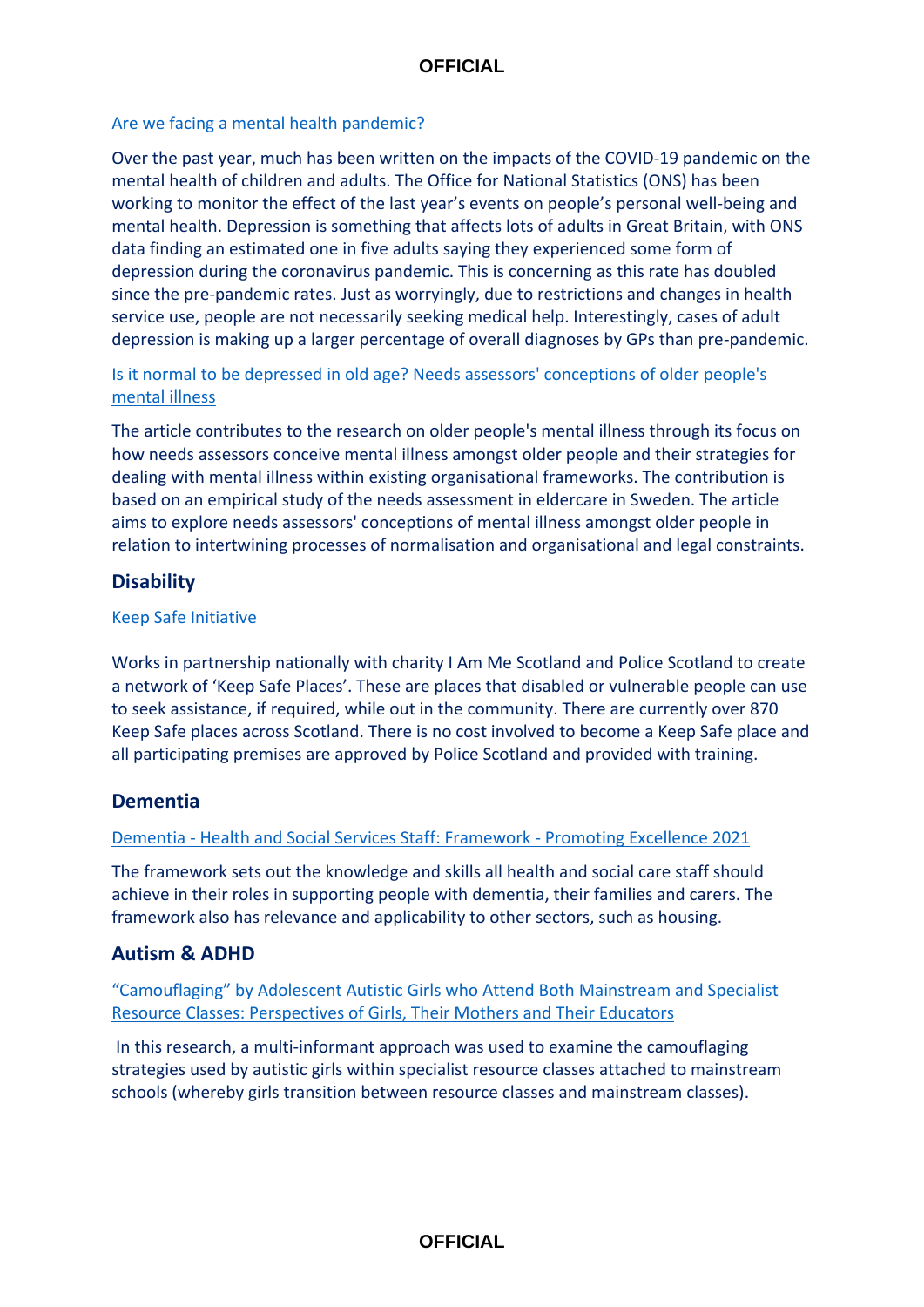## [Understanding ADHD : a guide to symptoms, management and treatment](https://nhs-scot-primo.hosted.exlibrisgroup.com/primo-explore/fulldisplay?docid=44NHSS_ALMA5156371280003491&vid=44NHSS_SSKS&search_scope=default_scope&tab=default_tab&lang=en_US&context=L)

E-book available, providing accessible, concise, evidence-based guidelines on Atttention Deficit Hyperactivity Disorder (ADHD), offering a deeper scientific understanding of the condition and its consequences.

## [Supporting SLCN in Children with ASD in the Early Years](https://nhs-scot-primo.hosted.exlibrisgroup.com/primo-explore/fulldisplay?docid=44NHSS_ALMA5156371370003491&vid=44NHSS_SSKS&search_scope=default_scope&tab=default_tab&lang=en_US&context=L)

With growing numbers of children with autism spectrum disorder (ASD) being diagnosed in the early years, it is becoming increasingly important for education and health professionals to understand ASD and to implement supportive strategies as part of the everyday curriculum and routine. This book serves as an essential tool kit for anyone working with young children with ASD and speech, language, and communication needs (SLCN)

# **Housing & Homelessness**

[The 'Ideal' Homelessness Law: Balancing 'Rights Centred' and 'Professional](https://www.tandfonline.com/doi/full/10.1080/09649069.2021.1917712)-Centred' Social **[Policy](https://www.tandfonline.com/doi/full/10.1080/09649069.2021.1917712)** 

A paper which draws on legal and social scientific learning from England, Scotland and Wales, as well as internationally, to formulate proposals for the optimal rights-based model on homelessness law.

# **Substance Use & Addictions**

### [New Overdose Awareness and Naloxone Poster Campaign Launched](http://www.sdf.org.uk/overdose-awareness-and-naloxone-posters-go-live-in-scotland/)

The posters feature the faces of real community naloxone carriers and their stories of why they carry naloxone, and have gone up in locations around Glasgow, Edinburgh, and Dundee, including Argyle Street in Glasgow, and Calton Road in Edinburgh.

# **Crime, Justice, Prisons & Community Safety**

[Scottish Prison Population Statistics: Legal Status, 2019-20](https://www.gov.scot/publications/scottish-prison-population-statistics-legal-status-2019-20/)

Experimental prison population statistics covering the period 2009-10 to 2019-20, expanding on the previous publication with information about legal statuses, sentences and offences.

### [The National Missing Persons Implementation](https://www.safercommunitiesscotland.org/2021/05/18/national-missing-persons-implementation-project/) Project

Since August 2019, Missing People have been working to deliver a free programme of consultancy, training and best practice sharing in selected local areas in Scotland, in line with The National Missing Persons Framework. In 2020 – 2021, the three areas were North Lanarkshire, Renfrewshire, and Moray. From May 2021, they will be extending this offer of free support to five additional areas in Scotland.

## [Associations Between Significant Head Injury and Persisting Disability and Violent Crime in](https://www.thelancet.com/journals/lanpsy/article/PIIS2215-0366(21)00082-1/fulltext)  [Women in Prison in Scotland](https://www.thelancet.com/journals/lanpsy/article/PIIS2215-0366(21)00082-1/fulltext)

The prevalence of head injury is estimated to be as high as 55% in women in prison and might be a risk factor for violent offending, but evidence is equivocal. The extent of persisting disability is unknown, making decisions about service needs difficult. The UN recognises vulnerabilities in women in prison, but does not include head injury. This study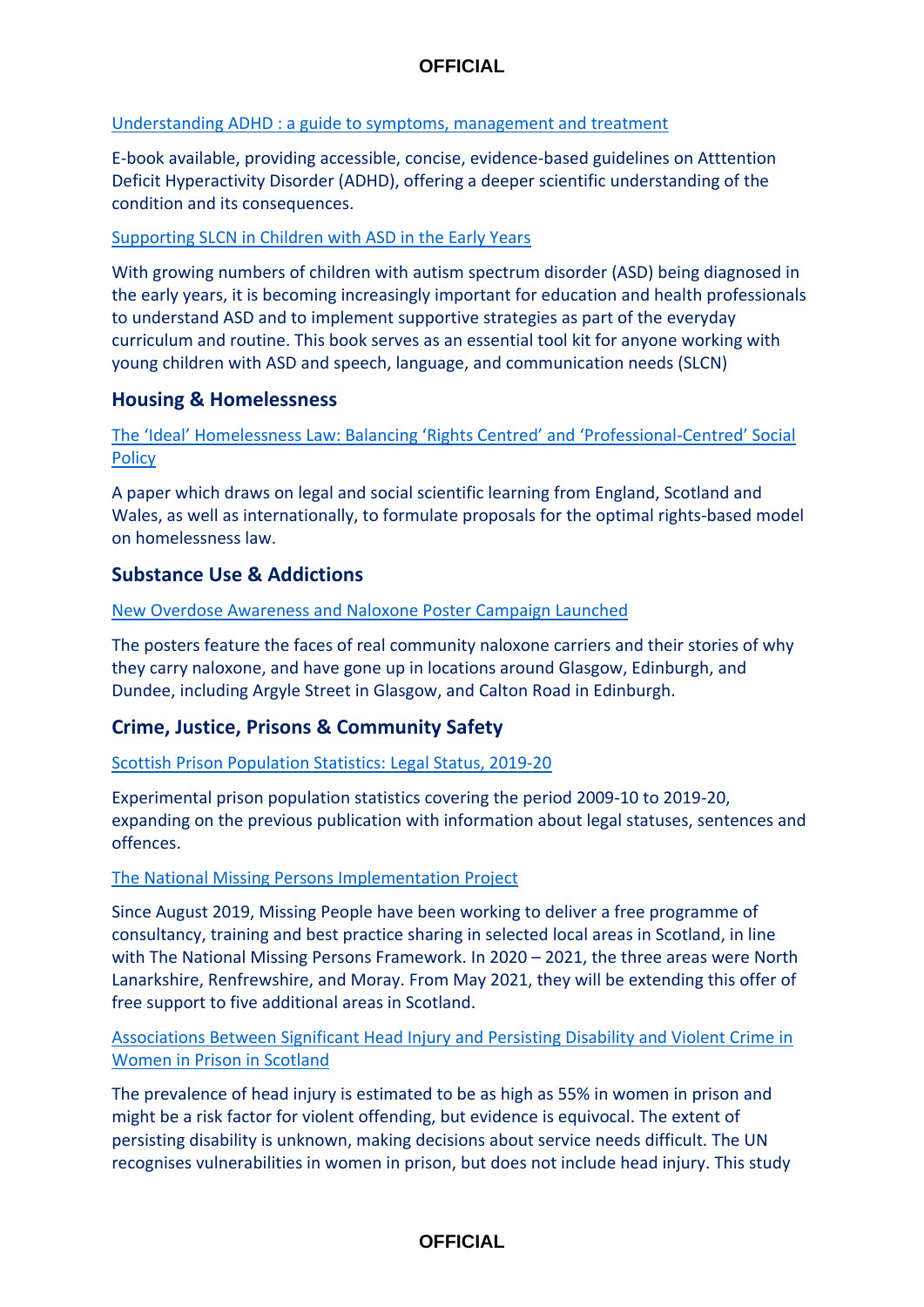aimed to investigate relationships among head injury, comorbidities, disability, and offending in women in prison.

# **Social Care & Practice**

# [New: Creating a positive safeguarding culture -](https://www.scie.org.uk/safeguarding/adults/practice/care-homes/culture?utm_campaign=12371178_SCIELine%2011%20May%202021&utm_medium=email&utm_source=SOCIAL%20CARE%20INSTITUTE%20FOR%20EXCELLENCE%20&utm_sfid=0036f00003O3X92AAF&utm_role=Other&dm_i=4O5,7D5NU,5J5GBF,TW7ZS,1) A quick guide for registered managers of [care homes](https://www.scie.org.uk/safeguarding/adults/practice/care-homes/culture?utm_campaign=12371178_SCIELine%2011%20May%202021&utm_medium=email&utm_source=SOCIAL%20CARE%20INSTITUTE%20FOR%20EXCELLENCE%20&utm_sfid=0036f00003O3X92AAF&utm_role=Other&dm_i=4O5,7D5NU,5J5GBF,TW7ZS,1)

Safeguarding adults in care homes means protecting their right to live in safety and acting to prevent abuse and neglect. Working together to achieve this is everyone's responsibility.

This quick guide, aimed at registered managers of care homes, covers policy and procedure requirements with the aim of creating and maintaining a positive safeguarding culture.

### [Dramatic rise in deaths among home care recipients](https://healthandcare.scot/default.asp?page=story&story=2604)

The number of people who receive home care who died increased by 71% between 2019 and 2020, according to figures provided to the Care Inspectorate. Covid-19 only accounted for around 12% of the 2,977 deaths between April 2020 and March 2021, leading to concerns that interruptions to support could be behind the rise in deaths. The data was obtained by the Bureau of Investigative Journalism and reported by The Ferret. Analysis of similar figures from England also revealed an increase, with deaths of adults receiving home care up by around half in 2020.

### [Self-directed support: ten years on](https://www.iriss.org.uk/resources/insights/self-directed-support-ten-years)

This IRISS Insight seeks to explore the background to the development of SDS in Scotland, summarise the evidence from policy and scrutiny activity, and consider the future direction of SDS policy and practice.

### [Why do people abandon assistive technologies?](https://evidence.nihr.ac.uk/alert/why-people-abandon-assistive-technologies-research-suggests-users-become-partners-in-design-users/)

Research published by NIHR Evidence suggests people with long-term conditions must be more involved in the design of assistive technologies. A wide range of assistive technologies are designed to help those with chronic conditions. These can include walking sticks, mobility aids such as wheelchairs and hearing and communication aids, but often people stop using them.

## **Gender Based Violence**

## [Gender Based Violence and Learning Disability](http://www.healthscotland.scot/media/3050/gender-based-violence-and-learning-disability-guidance-for-practitioners.pdf)

Public Health Scotland have published guidance which makes for interesting reading for practitioners to increase awareness in this area.

## ["I Can't Blame Mum"](https://journals.sagepub.com/doi/full/10.1177/1077801221994913)

An investigation of relational dynamics among adult women who experienced FGM in childhood and have since migrated to the United Kingdom.

Domestic Abuse and Coercive Control – [Telling Untold Stories -Safeguarding Matters](https://www.anncrafttrust.org/domestic-abuse-and-coercive-control-telling-untold-stories-safeguarding-matters/?utm_source=Ann+Craft+Trust&utm_campaign=ee11e56c8d-EMAIL_CAMPAIGN_2018_05_31_02_43_COPY_01&utm_medium=email&utm_term=0_d0139be1bf-ee11e56c8d-575981109)

Sarah Goff talks to safeguarding specialist and author Catherine Lawler about domestic abuse and coercive control.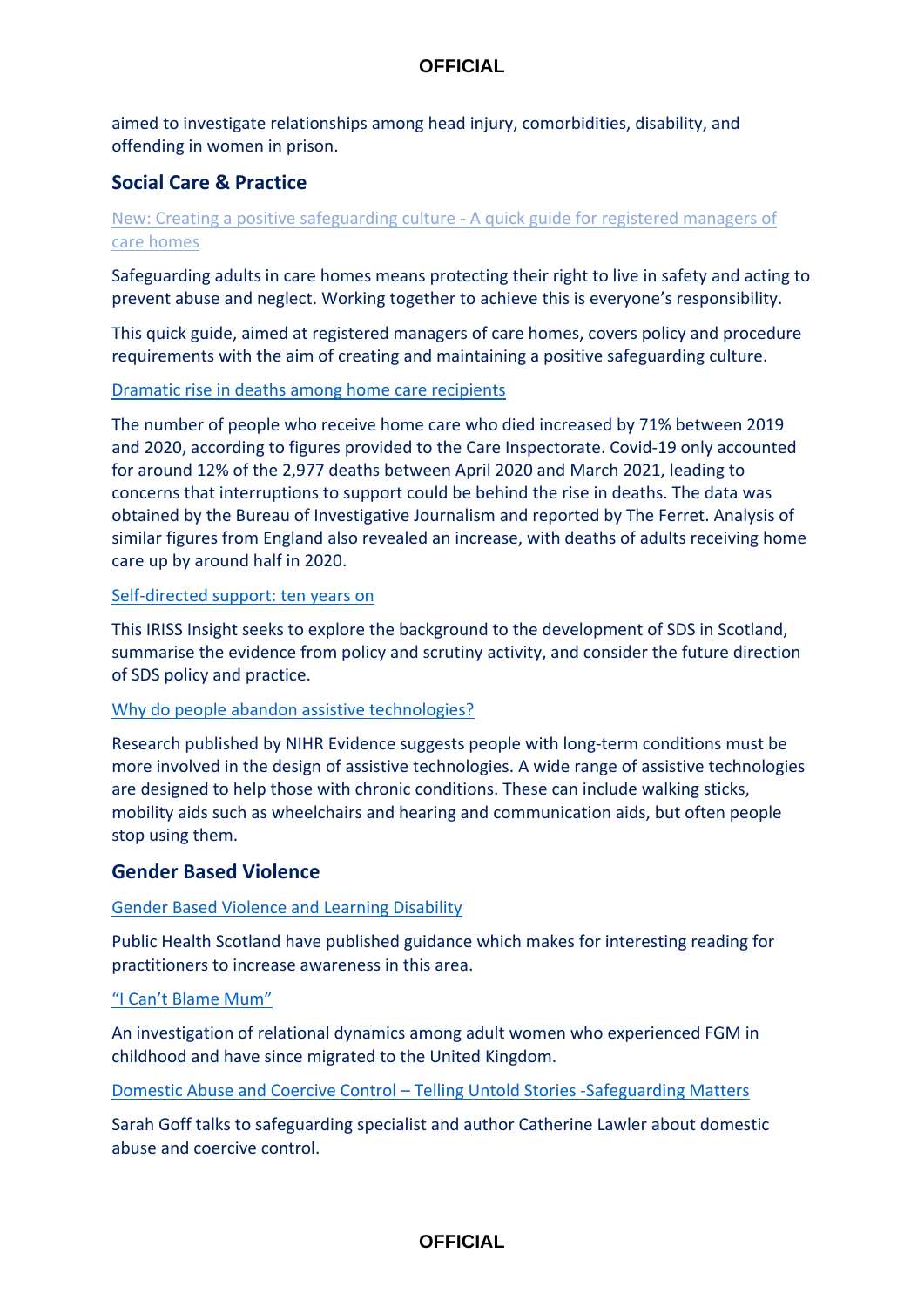# **Events & Resources**

### [Public Protection Learning Network Information Session 15/06/21, 14:00](mailto:susan.dobson@glasgow.gov.uk.)

The Learning Network is a project which aims to recruit, train and support Practitioner Trainers to support the delivery of multi-agency training on behalf of the Child Protection Committee and Public Protection Committee.

### What does the Practitioner Trainer role involve?

Practitioner Trainers are predominantly involved in the delivery of training on behalf of the Public Protection Committees, training spans a variety of areas including Multi-Agency Decision Making, Case Conference Attendance, Trauma Informed Practice and topic specific areas including Domestic Abuse, Neglect, Adult Self Neglect and CSE. Practitioner Trainers also have the opportunity to become involved in the design and preparation of training materials should they have an interest in this area of work.

### What training is provided?

Practitioner trainers will be offered a place on a 2 day generic Training for Trainers course which is designed to support them in developing skills in group work and facilitation. Training materials for each course are pre-prepared and available for Practitioner Trainers to review and prepare ahead of time, it is anticipated that Practitioner Trainers will work in pairs to offer training in areas which reflect their knowledge and experience, and if they wish will be supported to expand their knowledge to offer training in areas of work less familiar to them.

#### What time commitment is involved?

We ask for attendance at a 2 day Training for Trainers course along with an additional half day session for those interested in delivering training online. We also ask that Practitioner Trainers are able to commit to delivering 4 sessions of training across the training calendar which runs from September – June. Training dates can be negotiated to suit diary commitments.

#### Who would make a good Practitioner Trainer?

This is a developmental role, aimed at supporting practitioners to develop strong training skills, while supporting the Committees training calendar. As such, people interested in this role do not need to have previous training experience. We are looking for experienced practitioners who are confident in their practice, who have a good understanding of the complexity of multi-agency working and who can facilitate discussion across multi-agency audiences. They need to have clear communication skills, have a non-defensive approach to their work while being able to constructively challenge participants to reflect on their practice.

#### How do I get involved?

In the first instance contact Susan Dobson, Senior Learning & Development Office at [susan.dobson@glasgow.gov.uk.](mailto:susan.dobson@glasgow.gov.uk)